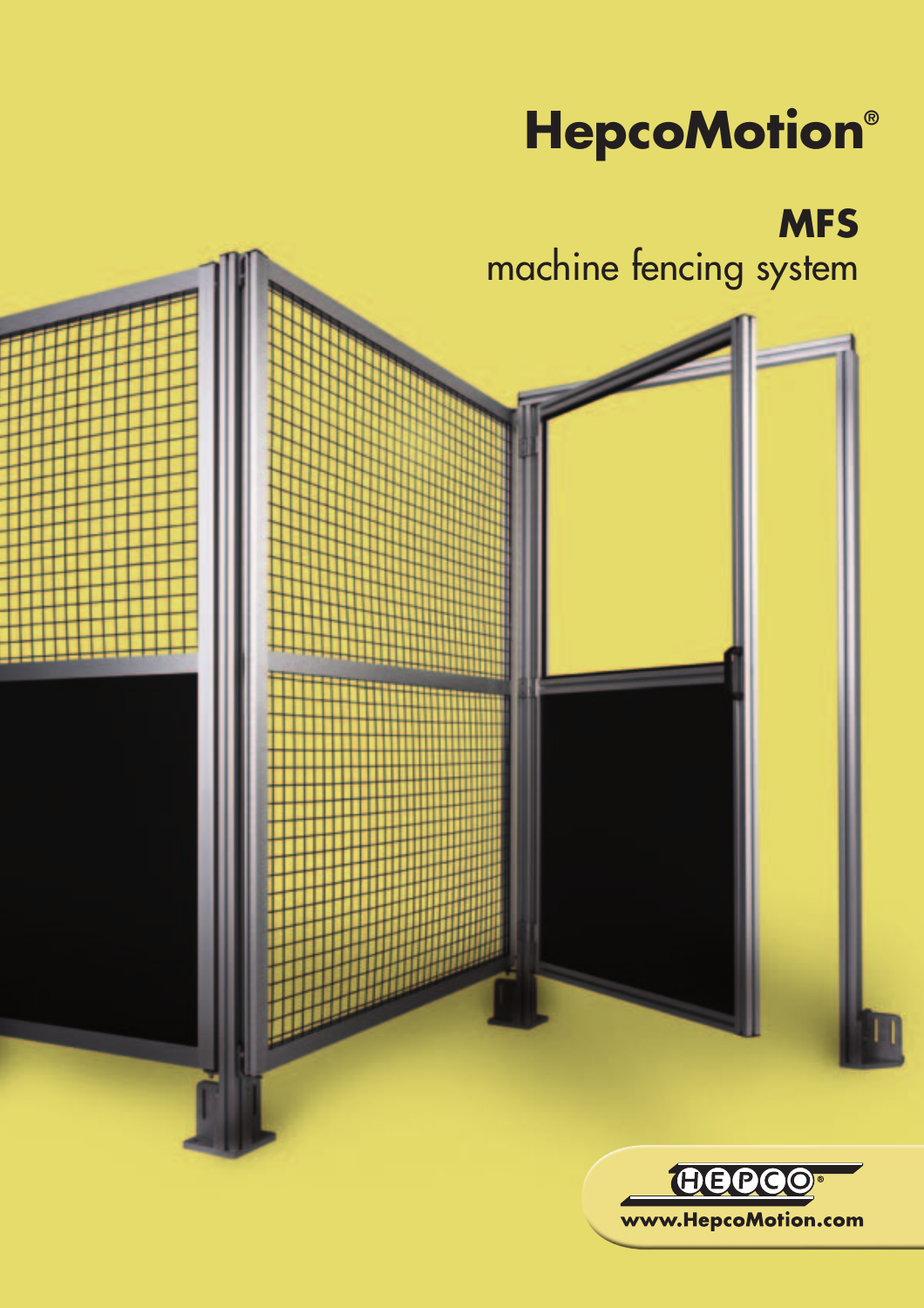### **Introducing the MFS Machine Fencing System**

The HepcoMotion MFS Machine Fencing System compatible with our MCS aluminium profile product range provides economical barriers around machine installations such as Gantries, Pick and Place equipment and floor mounted robot systems

Conforming to current Industry standards this maintenance free system is easy to construct and offers a lower cost alternative to steel fence constructions.



**End cap** End caps to close off the slot profiles and vertical profile sections.



#### **Two-slot profile**

Provides a mid section support either vertical or horizontal to break up large single frames and ensure maximum rigidity to the assembled mesh/panel.

#### **One-slot profile**



A light but very rigid section used for the main frame surround. A deep 8mm wide slot allows an extensive range of mesh and panel options to be fitted in combination with the **Panel retaining clip**. An 8mm T-slot allows further attachment of additional accessories should the need arise.

#### **Mesh/Panel retaining clip detail**

3mm welded mesh or 2-6mm panels



**Panel retaining clip**

#### Panel retaining clip, min 3 off/metre

This unique fixing clip developed by Hepco will ensure that almost all types of wire mesh sheeting or polycarbonate/steel panels which are fitted within the 8mm slot profiles are securely retained and will not rattle or vibrate. Designed for 2-6mm sheet panels and all 3mm wire mesh the sprung feet of the clip ensure universal fitting into the profile slot and the location teeth ensure the clips cannot become dislodged. (8mm panels and 4mm wire mesh do not normally require the additional use of these clips.) The number of clips needed is dependant on the panel material being used.





#### **Panel fixing kit**

A complete kit of parts for securing your fencing panel to its vertical post support. The lower bracket with its domed location stud is fully adjustable to allow for small misalignments between the vertical posts. Two bolts at the top are all that is necessary to firmly secure the fencing panel in place no matter what size of panel you are using. The swivel action of the panel fixing kit allows panels to be laid out in at any angle not just 90 degrees.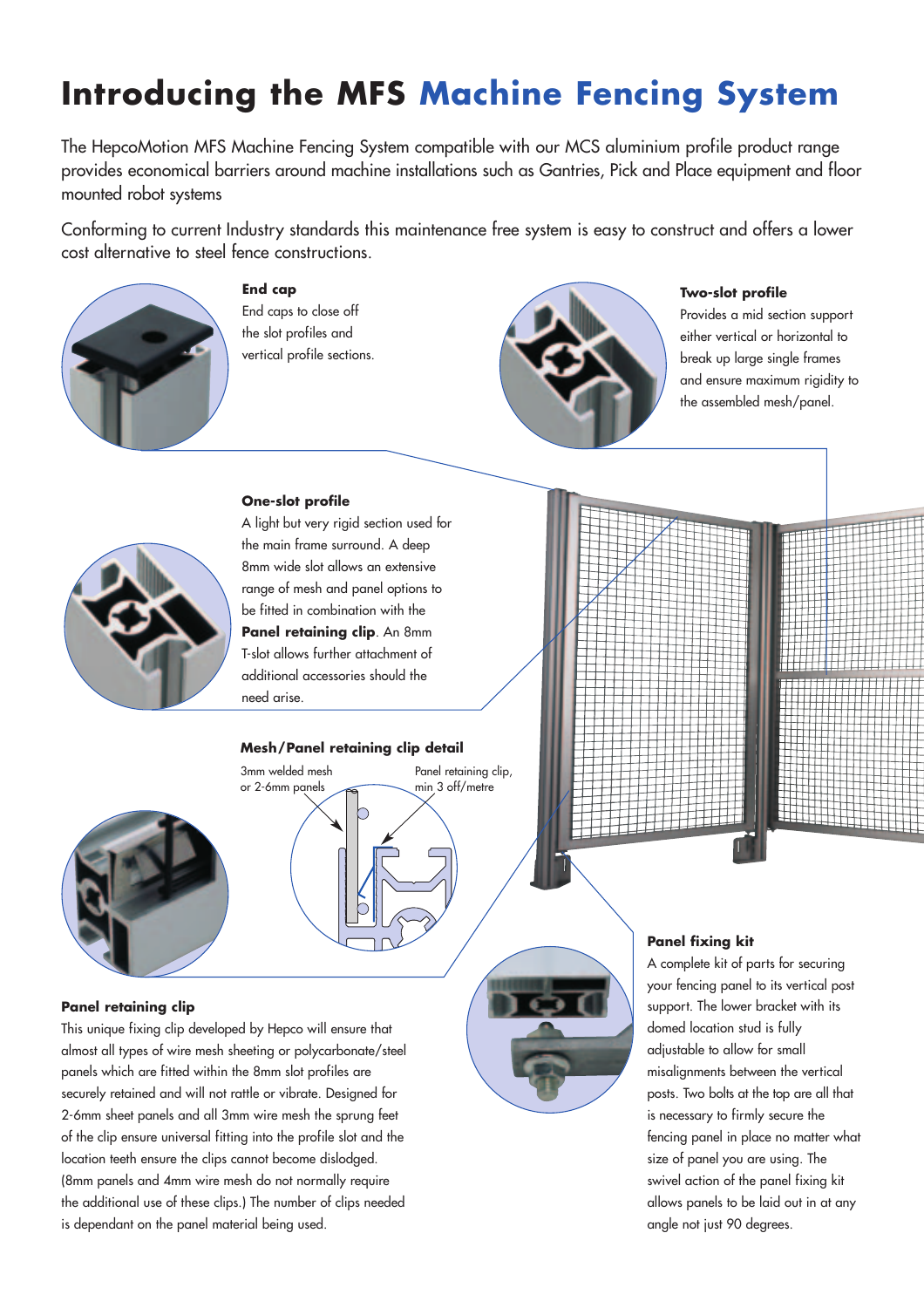

#### **Vertical post**

Utilising our MCS 45 Light and 45/90 Light section the vertical post is secured into the **Foundation Block** with standard T-Bolts and Nuts. The 45/90 Light provides additional support and rigidity where long unsupported runs are necessary, corners, returns and around door frames. The 10mm T-slot allows the panel mounting kit, hinges etc. to be speedily assembled using our standard or sprung loaded T-nuts.



#### **Connection screws** Used to secure **slot profiles**

together and provide a strong and hidden 90-degree joint.

#### **Sliding doors**

A range of sliding door movements can be developed into the Machine Fencing System with or without a lower support profile. The latter is especially useful where clear access is required through the enclosure for say forklift trucks etc.



#### **Panel options**

HepcoMotions Machine Fencing System has been developed to allow designers to incorporate an extensive range of standard wire mesh and sheet panel options (special panels to customers design on application) for almost any industrial situation. Panels up to 8mm thick can be fitted directly into the slot profiles.

#### **Wire mesh**

Wire mesh in 3mm Standard Welded either self-coloured or black powder coated 25mm sq, 38mm sq, 50mm sq and 75 x 13 letterbox. (Non-standard 4mm, woven and special painting on request).

#### **Polycarbonate panels**

5 and 6mm in clear and coloured versions including dense foam sheet ideal for fencing structures where through visibility is not a requirement.





#### **Foundation Block Kit**

The foundation block will accept the **45L** and **45/90L Vertical posts** and is universally handed for all mounting requirements. Supplied complete with necessary **T-Bolts and Nuts**.



#### **Die cast lift off hinge**

These plated hinges provide a strong and flexible method of attaching doors or windows and other movable panels within your fencing system.

Available in **L/H and R/H Lift off** options as well as a **fixed** version all supplied complete with the necessary fixings to our standard vertical posts.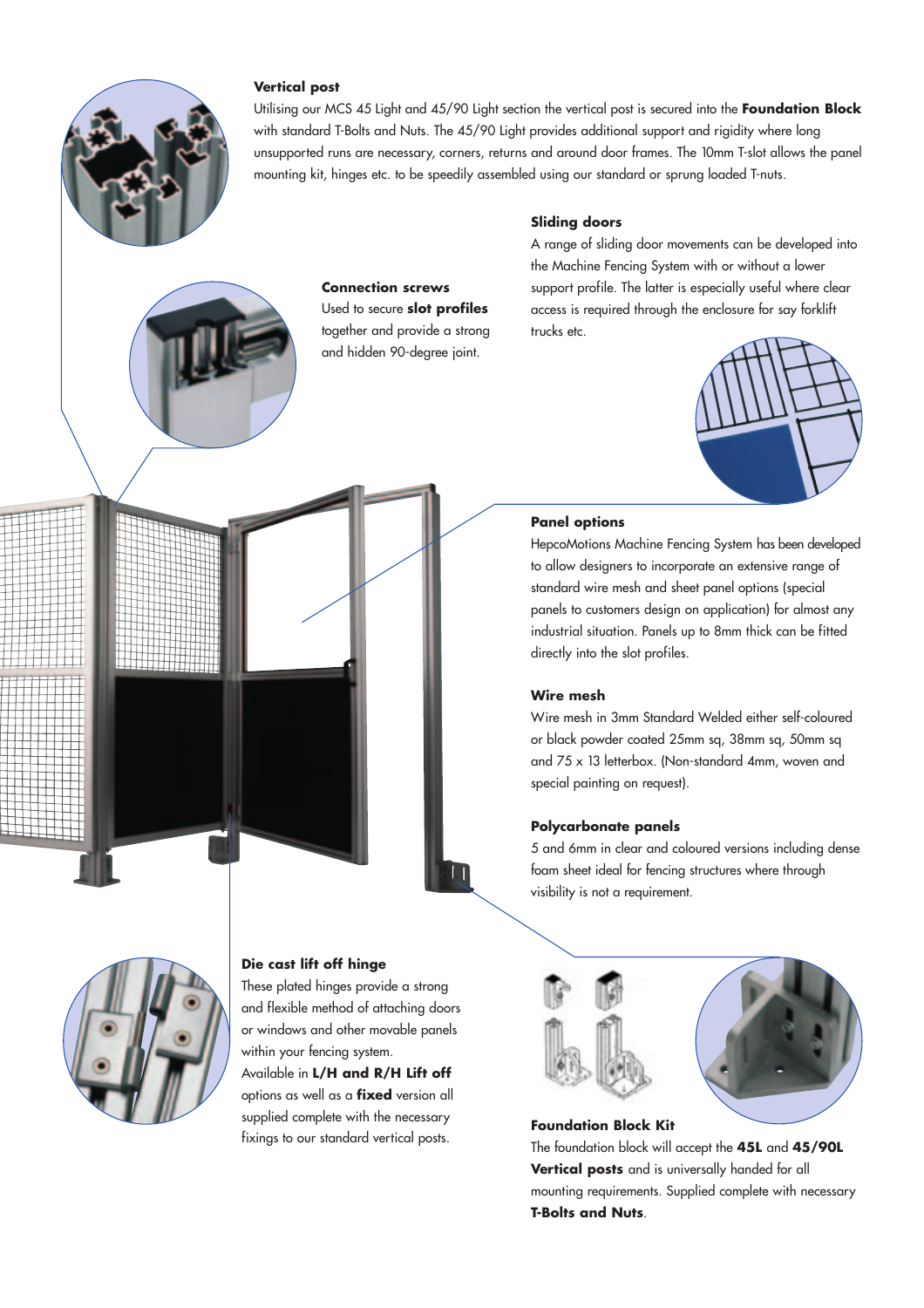## **MFS Standard Panel sizes** L London and the contract of the contract of the contract of the contract of the contract of the contract of the 18±1.5 10

 $\sqrt{2}$ 

 $H = h + 210$ 

 $H = h + 210$ 

200

h

150

 $\begin{bmatrix} \mathbf{b} \\ \mathbf{c} \end{bmatrix}$ 



 $\boxed{\mathbb{I}}$ 

=

=

 $\boxed{\mathbb{I}}$ 



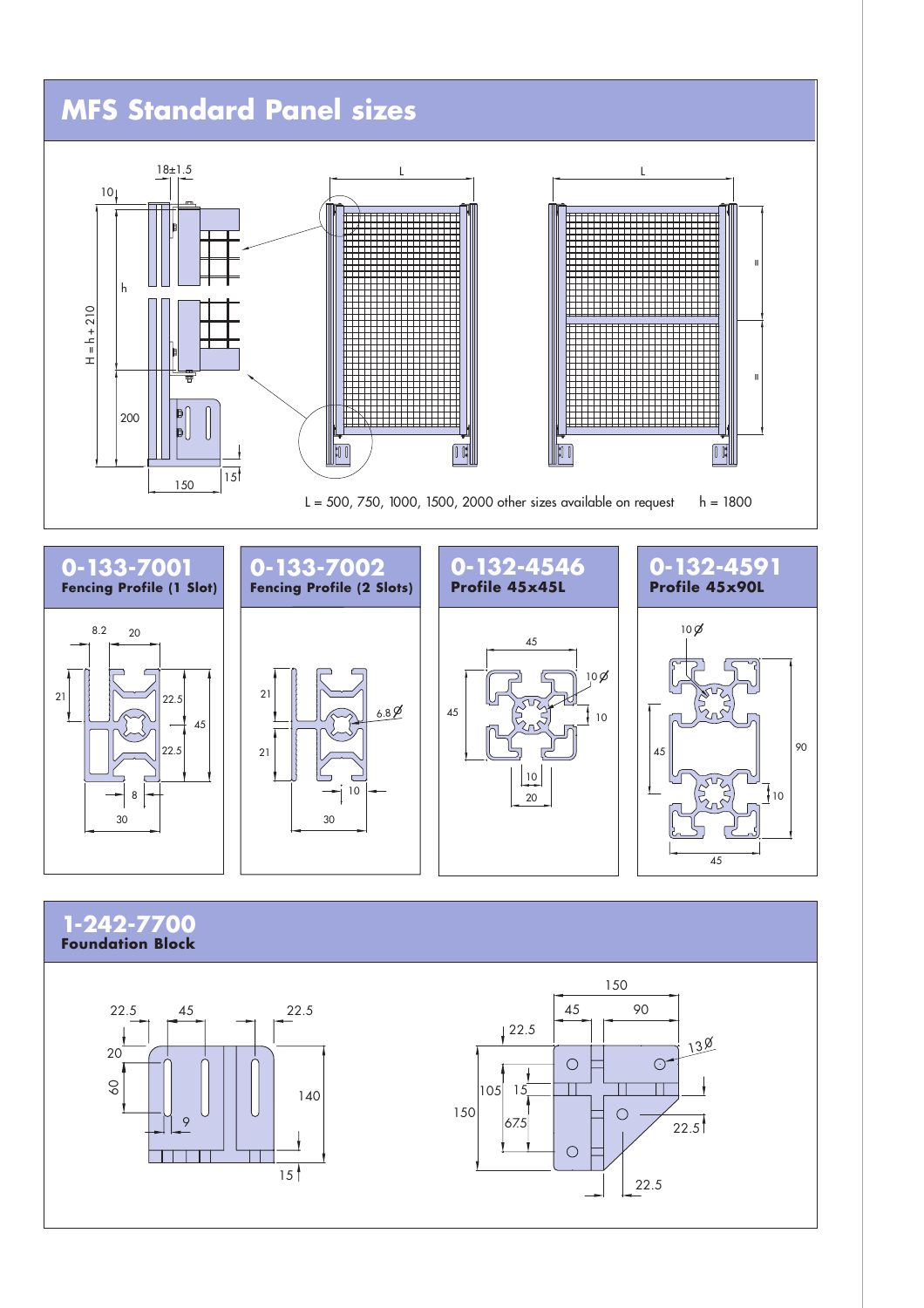### **Ordering Details**



### **Please contact our MFS specialists on tel: 01884 257000 or fax: 01884 243500**